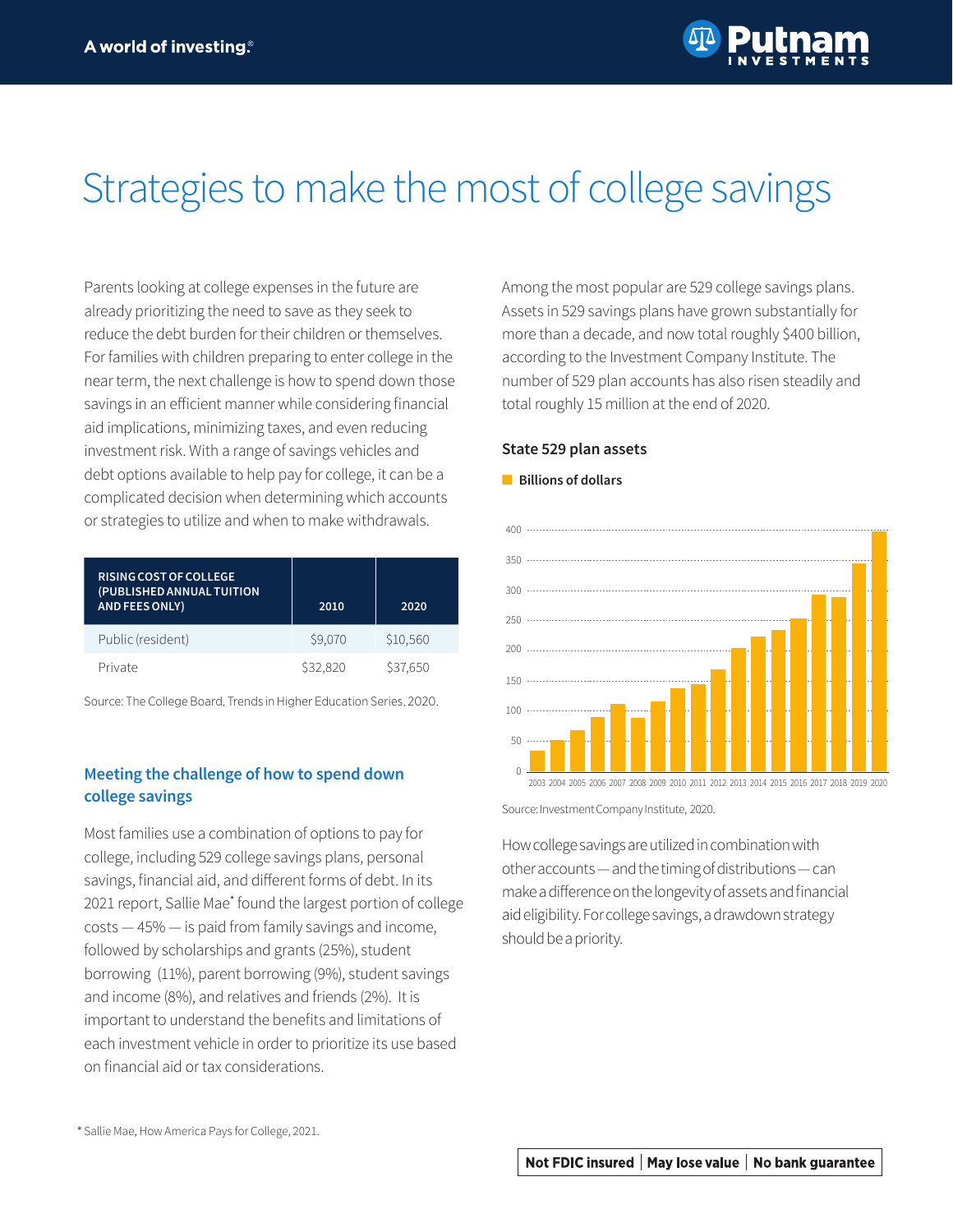# **Financial aid eligibility**

Financial aid is an important piece in meeting college costs, and most families seek aid through the Free Application for Federal Student Aid (FAFSA) program. More than half of undergraduate students in 2020 received financial aid, according to the College Board (Trends in Student Aid, 2020), with the average grant totaling about \$9,850.

Ownership of assets is an important consideration when applying for financial aid. Determining whether an asset is a "parent asset" or "child asset" is part of the calculation of the expected family contribution (EFC). Generally, parent assets are treated more favorably than child assets for purposes of financial aid — 20% of the child's assets are taken into account for purposes of calculating the EFC, while a maximum of 5.64% of parent assets is considered.

Here are some examples of how account ownership is defined:

- College savings accounts such as a 529 plan or Coverdell Education Savings Account (ESA) are considered parent assets (unless owned by a non-parent such as a grandparent).
- Accounts in the child's name such as savings accounts or custodial Uniform Gifts to Minors Act (UGMA) or Uniform Transfers to Minors Act (UTMA) accounts are considered assets of the child.
- For purposes of the FAFSA form, non-parent-owned assets, such as a 529 owned by a grandparent, are not taken into consideration as part of the asset test. However, these accounts are included in other financial aid calculations, such as the CSS Profile application used by approximately 300 colleges.

## **The income test**

Parent and student income are also part of the EFC calculation. For example, the FAFSA calculation counts 50% of a student's income. This can lead to a drastic reduction in finan*cial aid.* The basic outcome is that the higher the income, the more funds the student will be expected to contribute to college costs. Income is defined broadly and includes sources beyond a workplace wage.

Different types of income that can affect a student's financial aid award include:

Qualified distributions from a 529 or Coverdell owned by a • non-parent (e.g., grandparent) for the benefit of the child are considered as income to the student.

Here is an example of how these distributions could have a negative impact on a financial aid application:

Consider that 50% of a child's income is counted toward determining the EFC. If a grandparent withdraws \$20,000 to pay for qualified college expenses, it would be considered income to the student for purposes of the next EFC calculation. In this case, 50% of student income, or \$10,000, is taken into account, which would have a significant impact on financial aid.

- Liquidating investment accounts may lead to capital gains, which would increase income and have a negative impact on aid for that year.
- Roth IRAs (owned by the parent or student) are not included as assets on the FAFSA form, but distributions from IRAs, including Roth, are considered income (even if the distribution is considered "non-taxable," such as a qualified Roth distribution).

## **Financial aid planning considerations**

There are various planning strategies that families can use to help deal with the asset-ownership issue and mitigate a potential limitation on financial aid eligibility.

- When a student is the beneficiary of a 529 plan owned by a grandparent or other non-parent relative, consider changing ownership to the parent before filing for financial aid. At that point, the account would be reported as a parent asset, but it would be weighed less in the EFC asset test calculation than it would be if it were considered a distribution reported on the income test.
- Avoid tapping into a grandparent-owned account in the early years of college.\* During that time, spend down the parentowned 529 plan first or tap into other sources.
- Avoid liquidating appreciated assets such as mutual funds that may result in large capital gains, which increase adjusted gross income (AGI). This would have a negative affect on financial aid.
- Consider the tax implications of a Roth IRA conversion, which will increase AGI and have an impact on financial aid eligibility. If possible, execute a Roth conversion before college and prior to the tax year that the financial aid application is based on. Also, consider paying the tax bill on the Roth conversion from other assets that may reduce total assets considered for the FAFSA asset test.
- Like a grandparent-owned 529, avoid tapping into a Roth IRA in the early years of college.

\* Beginning with the 2017-2018 FAFSA, the base year for student and parent income is the calendar year two years prior.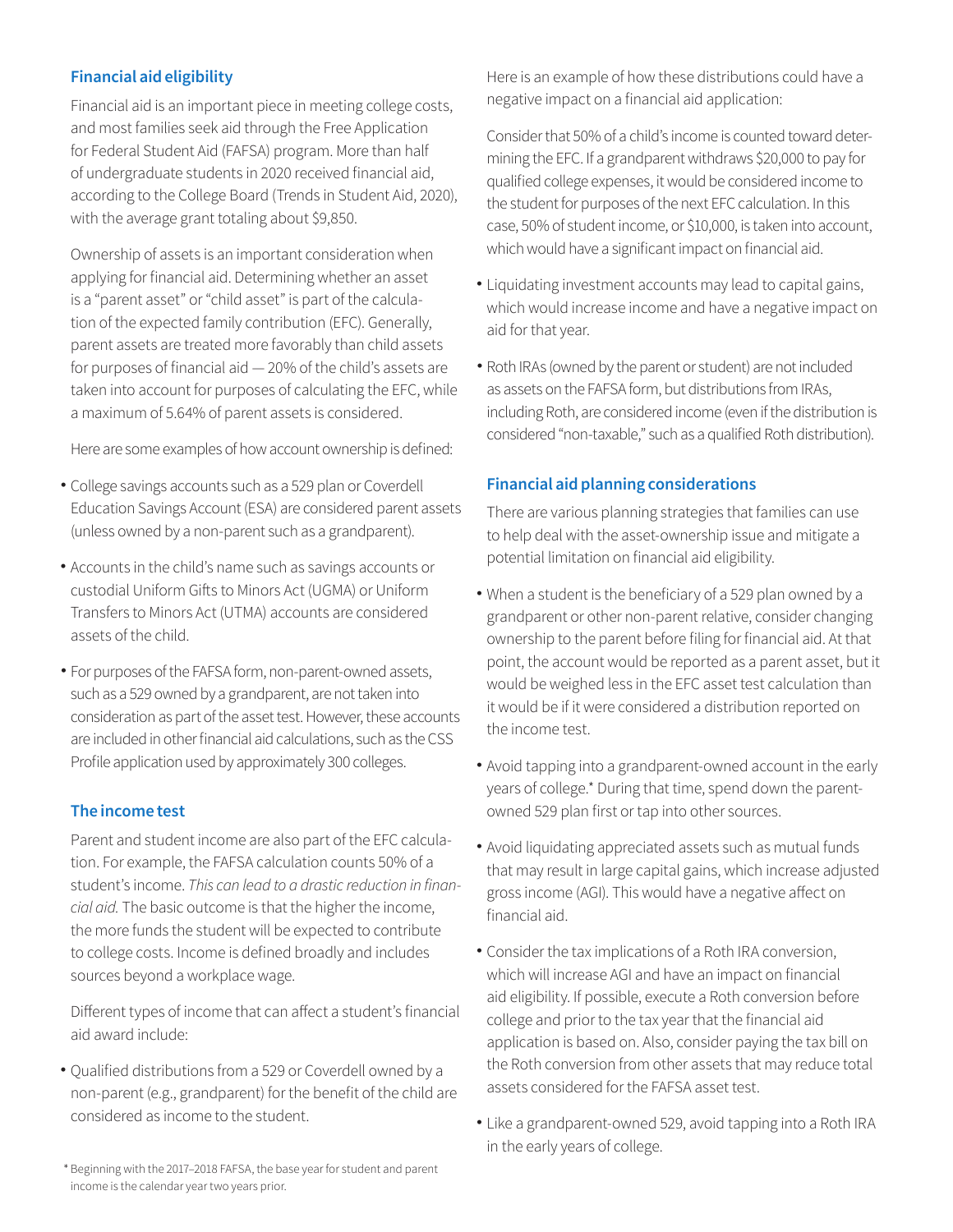- Spend down an UGMA/UTMA first, or even before college, since assets are considered owned by the child, which is more detrimental for financial aid.
- Use UGMA/UTMA funds for expenses that are not considered "qualified college expenses" when using a 529 plan, such as transportation.
- Consider spending down 529 assets in bulk "early" versus spreading them out evenly over four years, and supplementing with other funds or loans. If the 529 is spent early, it may incrementally improve the chances for the student to receive more financial aid in later years.

## **Tax considerations**

It is also important to understand the tax implications of various savings accounts and how their utilization may interact. Here are some tax issues to consider:

Utilize tax-favored accounts when possible. •

A 529 plan and Coverdell ESA provide tax-free withdrawals for qualified education expenses.

With certain savings bonds, a portion of the interest is tax exempt if the money is used for college. This tax advantage is available within certain income limitations. The exclusion begins to phase out for taxpayers with a modified adjusted gross income (MAGI) above \$83,200 for individuals and \$124,800 for married couples filing jointly. The exclusion is completely phased out at a MAGI of \$98,200 for individuals and \$154,800 for couples.

- Consider the potential tax consequences of liquidating investment accounts, such as the potential to generate capital gains — thus increasing the tax bill for that year.
- Be mindful of penalties. Make sure distributions for college savings accounts like 529 plans match up with qualified college expenses to avoid taxes and a 10% penalty on earnings for non-qualified expenses. It's also important to remember that qualified expenses for 529 distributions are based on a calendar year, and not on an academic year.
- If there is no financial aid to consider, delay using assets in an UGMA/UTMA account and use tax-advantaged distributions from a 529 plan or Coverdell. Custodial accounts eventually become the asset of the student once they reach the age of maturity. At that time, the student will likely be in a lower tax bracket, minimizing the tax bill, and the funds can be used for any expenses, not just college.

#### **CONSIDER TAKING ADVANTAGE OF THE HIGHER-EDUCATION TAX BENEFITS THAT ARE AVAILABLE IN THE TAX CODE**

- A. *American Opportunity Tax Credit (AOTC):* Provides a credit of up to \$2,500 for each eligible student. The credit is not available to taxpayers with more than \$90,000 in income or couples with more than \$180,000. The credit is calculated by including 100% of the first \$2,000 in qualified expenses and 25% of the next \$2,000 in expenses for a max of \$2,500.
- B. *Lifetime Learning Credit:* Offers a maximum credit of up to \$2,000 per tax return. The credit is not available to taxpayers with income of more than \$90,000 (\$180,000 for couples). The credit is calculated based on 20% of the amount of qualified expenses for all students aggregated up to \$10,000 (for a max credit of \$2,000).

It is important to understand how these tax credits work in conjunction with other college savings programs such as a 529 or scholarships. A basic rule is that taxpayers cannot double up on tax benefits for the same college expense. When planning to claim one of the tax credits, the taxpayer must adjust the amount from the total qualified expenses expected to be considered part of a 529 plan distribution. For more information, see the Internal Revenue Service Publication 970 "Tax Benefits for Education," http://www.irs.gov/publications/p970/.

C. *Student Loan Interest Deduction:* There is a special deduction for paying interest on a student loan that can reduce the amount of income subject to tax by up to \$2,500. This deduction is not available to taxpayers with income of more than \$85,000 (\$170,000 for couples).

If the parent has a higher income level and is phased out of the deduction, a loan in the child's name may take advantage of the income tax deduction once he or she graduates.